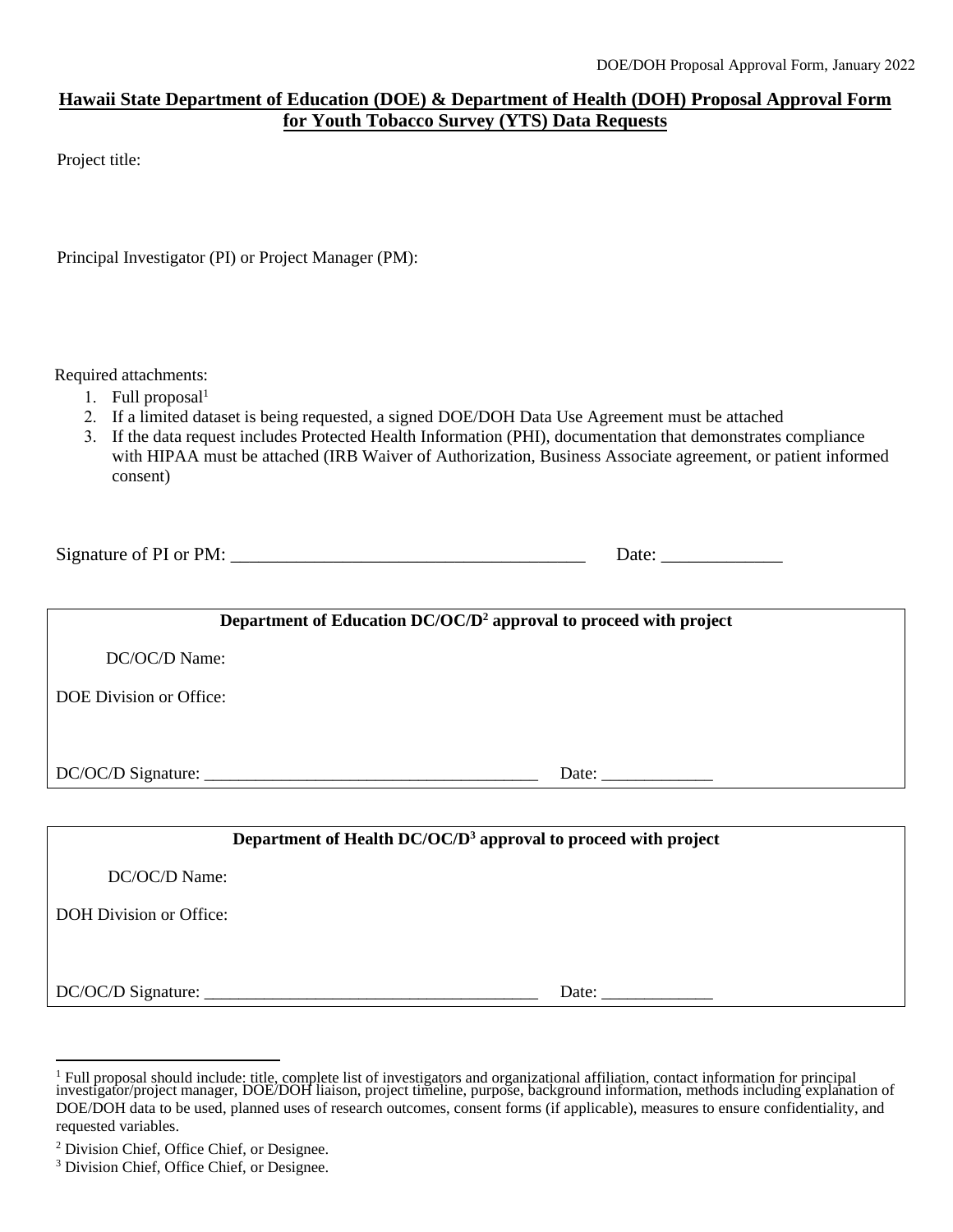## **Please attach a full proposal in a separate Word or PDF document with the following components:**

- 1. **TITLE:** The proposal title should be succinct and specific to the research in question.
- 2. **INVESTIGATORS:** List the names, academic degrees, and organizational affiliation of the researchers and all individuals who will be working with the data.

*Note: All investigators and anyone who will have access to the data must be listed here and on the DOH Data Use Agreement where their signature is required.*

- 3. **CONTACT INFORMATION**: Include the name, title, telephone, and email address of the corresponding researcher for this data request.
- 4. **PROJECT TIMELINE:** Provide an outline of the anticipated timeline. It can be in bulleted form or in a table as shown below.

| Project Timeline – Key Activities       | Oct 2021 | Nov $2021 -$ | $Jan - Mar$ | $Apr - Jun$ |
|-----------------------------------------|----------|--------------|-------------|-------------|
|                                         |          | Jan 2022     | 2022        | 2022        |
| Data Request Process and Approval       | ⊠        |              |             |             |
| <b>Conduct Analysis</b>                 |          | ☑            |             |             |
| Write Manuscript                        |          |              | ☑           |             |
| Submit for DOH/HHDW Review and Approval |          |              |             | ☑           |
| Submit for Publication                  |          |              |             |             |

- 5. **PURPOSE** (1-2 sentences): Provide a brief synopsis of the proposed research.
- 6. **RESEARCH QUESTIONS:** State the main research questions that will be examined in the analysis.
- 7. **BACKGROUND** (1-2 paragraphs): Provide a brief overview (with references) of what is currently known about the topic area and how the proposed analysis of record-level data will shed new light on unexplained issues.
- 8. **METHODS** (2-3 paragraphs)**:** Specify the years of data being requested and the demographic or outcome variables to be used in the analysis. This will help our team to identify any important variables that may be missing or misidentified from the analysis and suggest additional or alternative variables.

Provide an overview of the proposed analysis (e.g., statistical tests) and the software that will be used. Mock-ups of the anticipated result tables are helpful.

9. **PLANNED USES OF RESEARCH OUTCOMES** (1 paragraph)**:** Briefly describe the intended uses of the research; for example, to generate an abstract for a conference, publication in a scientific journal, to create a factsheet, etc.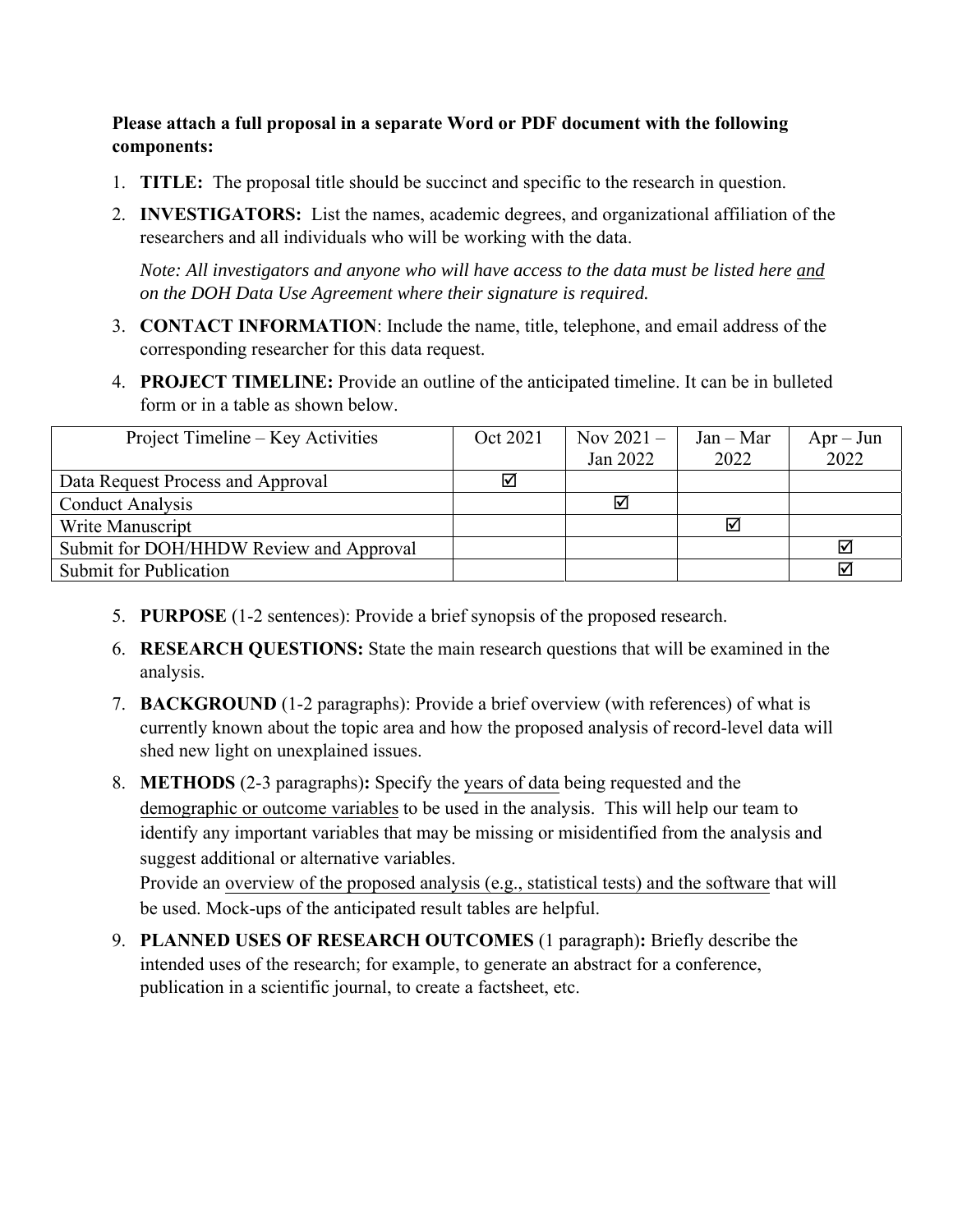10. **VARIABLES REQUESTED:** The variables can be included in the proposal or in an attached spreadsheet. Please specify the variable name, the definition, the year(s), and school level for each variable you are requesting (see example below). The requested variables must be pertinent to the proposed analysis described in the background and methods. For more information about how the questions are asked, copies of the YTS survey instruments used each year can be found on the data source page. YTS raw variables are labeled CORE (calculated by the CDC), HIR (state-added questions), CR (standard questions) and named variables such as ESMOKE which are also calculated variables. The underlying question (CR or HIR) associated with the label varies from year to year. Use the YTS Data Request Codebook to select the variables for your analysis.

The YTS Data Request Codebook contains two tabs.

- i. YTS Survey Variables Tab Contains a complete listing of the questions asked and CDC variables created for each year since 2000. While you can look up a question in the survey instruments, you need to specify the CDC assigned Survey Variable Name and Survey Year. If using data from this tab, for multiple years, the researcher must ensure that the proper variable name is used for each year. The same survey is administered to middle and high school students. Variables that begin with CR and HIR are the raw questions and variables that begin with CORE or are named variables are calculated variables.
- ii. HHDW Health Indicators Tab Contains variables that have been mapped across years. These variables have been created by HHDW to make it easier to look at health indicators across years. It is organized by categories and contains full and short titles and the years available for each indicator.

EXAMPLE: Request for ever tried cigarettes data from 2015-2019 for middle school (MS) and High School (HS) from the YTS Survey Variables tab (in yellow) and HHDW Health Indicators tab in green. Please choose either the Raw Survey Item or the HHDW Health Indicator for each area of interest.

| <b>VARIABLE NAME</b> | <b>DEFINITION</b>                                                | <b>YEARS</b> and School<br><b>Type</b>                                                 |  |
|----------------------|------------------------------------------------------------------|----------------------------------------------------------------------------------------|--|
| <b>STRATUM</b>       | <b>Stratum</b>                                                   | These are the<br>weighting variables<br>required for analysis<br>and must be included. |  |
| <b>PSU</b>           | Primary sampling unit                                            |                                                                                        |  |
| FINAL WEIGHT         | Landline/Cell phone weight                                       |                                                                                        |  |
| <b>SURVEY YEAR</b>   | Survey year                                                      | 2015, 2017, 2019                                                                       |  |
| CR7                  | Have you ever tried cigarette smoking, even<br>one or two puffs? | <b>2015 MS HS</b>                                                                      |  |
| CR8                  | Have you ever tried cigarette smoking, even<br>one or two puffs? | <b>2017 MS HS</b>                                                                      |  |
| CR <sub>8</sub>      | Have you ever tried cigarette smoking, even<br>one or two puffs? | <b>2019 MS HS</b>                                                                      |  |